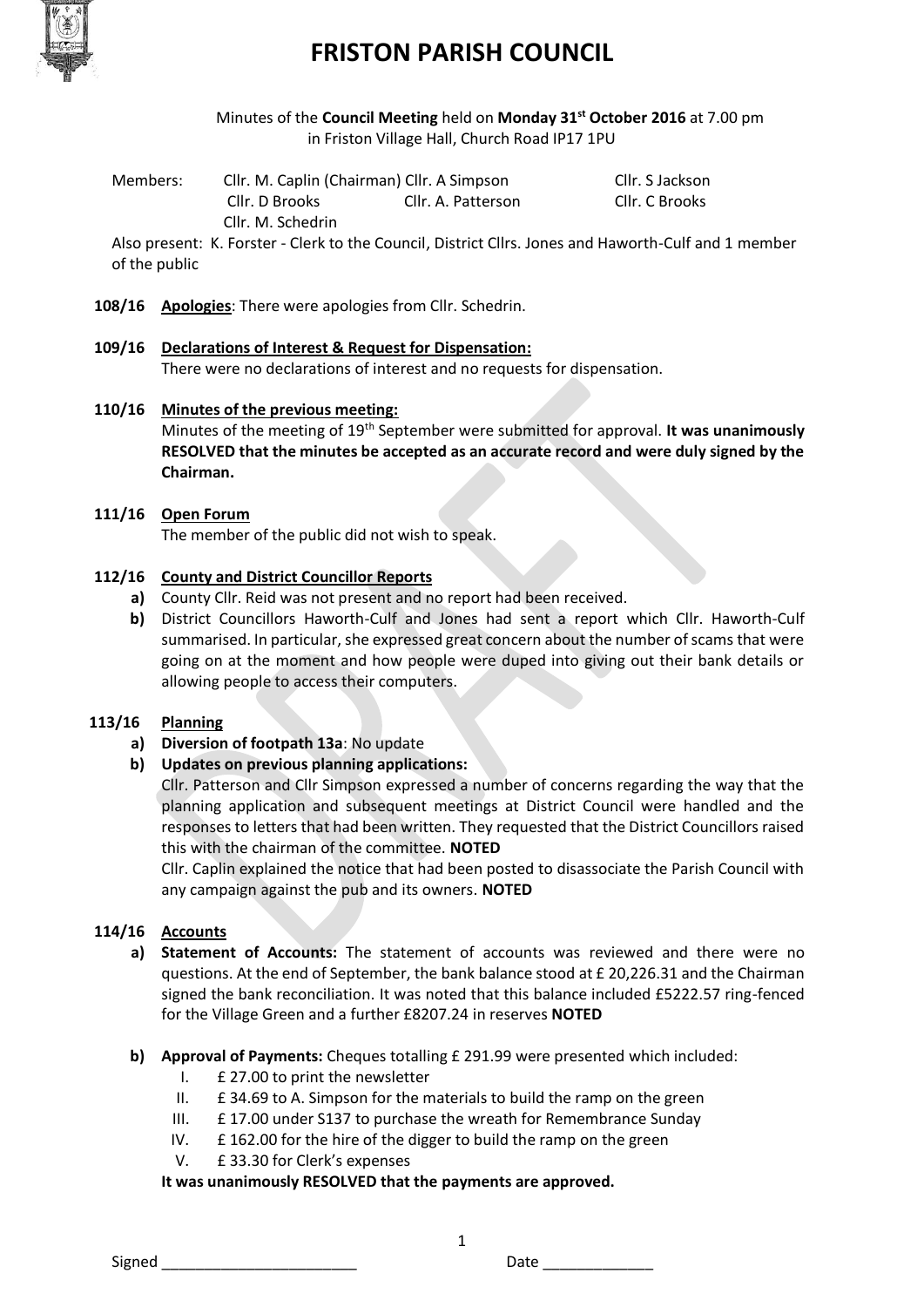

# **FRISTON PARISH COUNCIL**

At this point Cllr. C Brooks commented on how well the work had been done by Cllr. Simpson to solve the problem of the ramp on the green. All the members were united in their

# **c)** appreciation. **NOTED**

### **Budget:**

Using the papers circulated, the members reviewed the items on the budget so that a new budget could be finalised and proposed at the next meeting. Items of note that were agreed were:

- 1. The Clerks Salary will be discussed at the next meeting however, there is a scheduled rise of 1%. The hours have now been established at 5 per week.
- 2. The administration costs have risen due to new charges to host the website, salary admin and Data protection costs.
- 3. Training for members would be funded from reserves
- 4. There will be a budget of £25 for the chairman's allowance
- 5. Grass Cutting budget to increase to £1000 to allow for the scarifying and 6 cuts.
- 6. Donations under S137 to be reduced to £50 except for the £20 paid for the poppy wreath
- 7. Reserves will be allocated to repair the bus shelter, develop and publish a village plan and upgrade the VAS system.

At this point the Chairman opened the meeting to the member of the public as, as the Treasurer of the Village Hall Committee, she was able to provide some input into the financial need. She pointed out that, as the Village Hall would be now owned by the Parish Council, the arrangements may change. Consequently, following discussion, it was decided that the Village Hall grant will have no budget as it is not known what the arrangements will be after the ownership is transferred

As a result of these decisions and a number of smaller adjustments, it appears that the precept will remain the same as 2015/16. The Clerk will prepare a final version for circulation at the next meeting. **NOTED**

### **d)**

### **Grants & Donations**

The Clerk will prepare a Grants and Donations policy to be adopted at the next meeting. **NOTED.**

**It was unanimously RESOLVED to pay the grants as budgeted for this year.** The Clerk is to prepare the cheques for the next meeting. **NOTED**

**e)**

# **Bank interest Rates**

It was noted that letters had been received from both the Ipswich Building Society and Barclays Bank stating that the interest rates had been reduced. There were no changes to the banking arrangements proposed. **NOTED**

# **115/16 CIL Payment & Grant of £200 from SCDC**

Cllr. Simpson proposed two items:

- A bench or seat set back from the pavement at the bus stop and, possibly a new bus stop.
- A barrier or gate on the green.

After discussion, it was agreed that the first proposal was most favourite and for the Clerk to determine the possible cost of a bench and a new bus shelter (similar to the Jubilee Shelter). It was also agreed that additional funding for such a project could be found from the reserves if necessary. **NOTED**

# **116/16 Highways, Paths & Transport**

Cllr. Simpson reported that there are major issues with Highways and that projects are being delayed or scrapped as resource and finance is not available: the situation is very frustrating, people are reporting items and no action or interest is being shown. In particular Cllr. C Brooks has reported a street light that is on permanently 3 times but no action is being taken and the

2

Signed **Example 2** Date 2 Date 2 Date 2 Date 2 Date 2 Date 2 Date 2 Date 2 Date 2 Date 2 Date 2 Date 2 Date 2 Date 2 Date 2 Date 2 Date 2 Date 2 Date 2 Date 2 Date 2 Date 2 Date 2 Date 2 Date 2 Date 2 Date 2 Date 2 Date 2